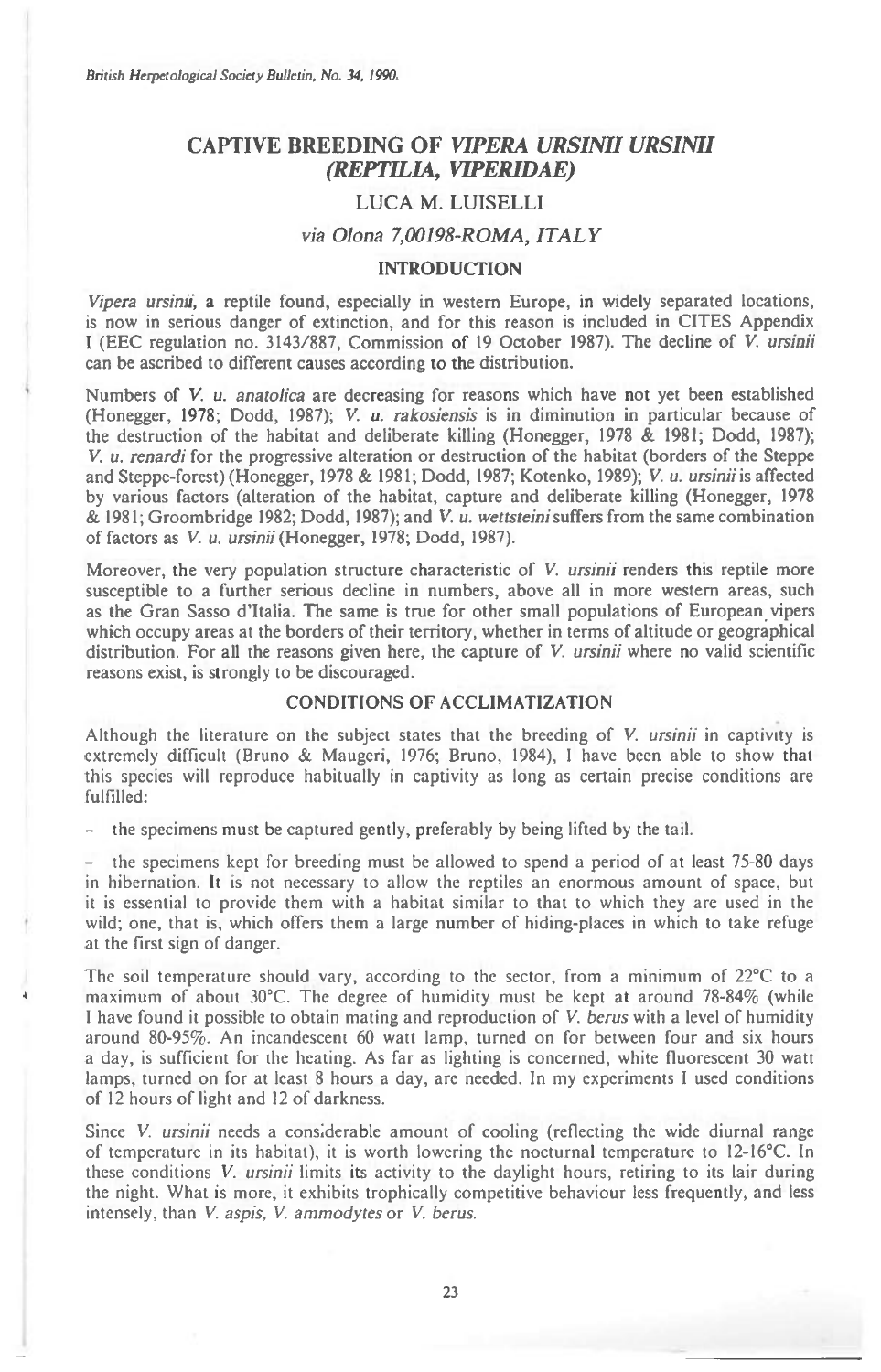It was later possible to feed the young vipers with newly metamorphosed frogs, small lizards and even with pieces of beef. The young vipers, like the adults under observation, tend to keep the prey in their mouths for a few minutes, whether it is fed to them alive or dead.



Plate I. Adult *Vipera ursinii ursirui* photographed in sub-alpine sheep pasture, Abruzzo Italy, on 14th May. when much of the surrounding grassland was still covered by extensive patches of snow.

Photo: John Pickett



Plate 2. Adult female *Vipera ursinii ursinii* photographed in the wild basking at the edge of a dwarf Juniper bush *(Juniperus nana) in* montane grassland (approx. 1800m altitude), Abruzzo, Italy.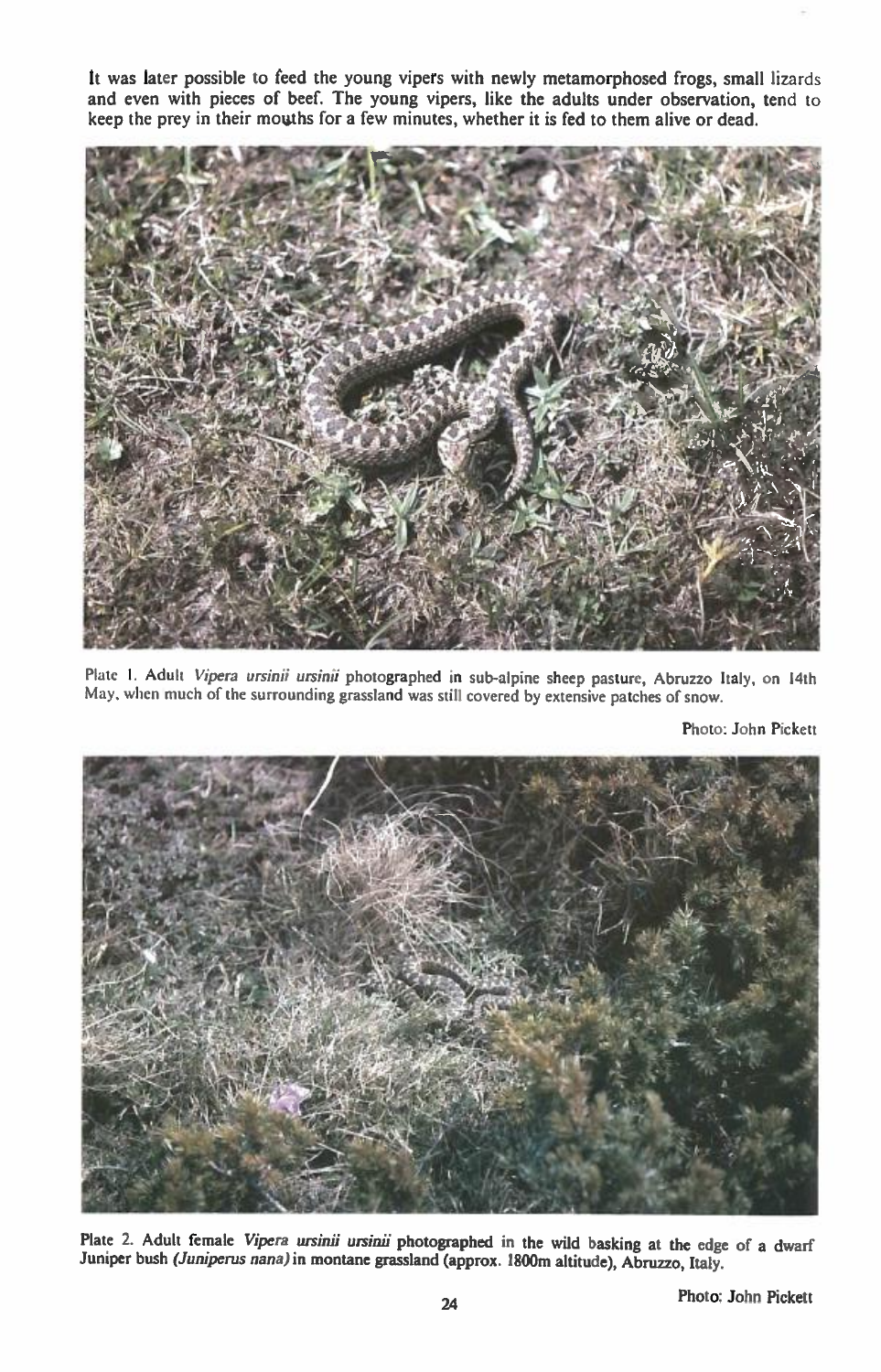

Plate 3. General view of sub-alpine habitat of **Vipera ursinii ursinii** in which female shown in Plate 2 was photographed. The vipers are abundant throughout this area of rolling grassland.

Photo: John Pickett



**4** 

Plate 4. Mountain ridge inhabited by Vipera u. ursinii in Abruzzo, Italy. Altitude approx. 1800-2000 m.

Photo: John Pickett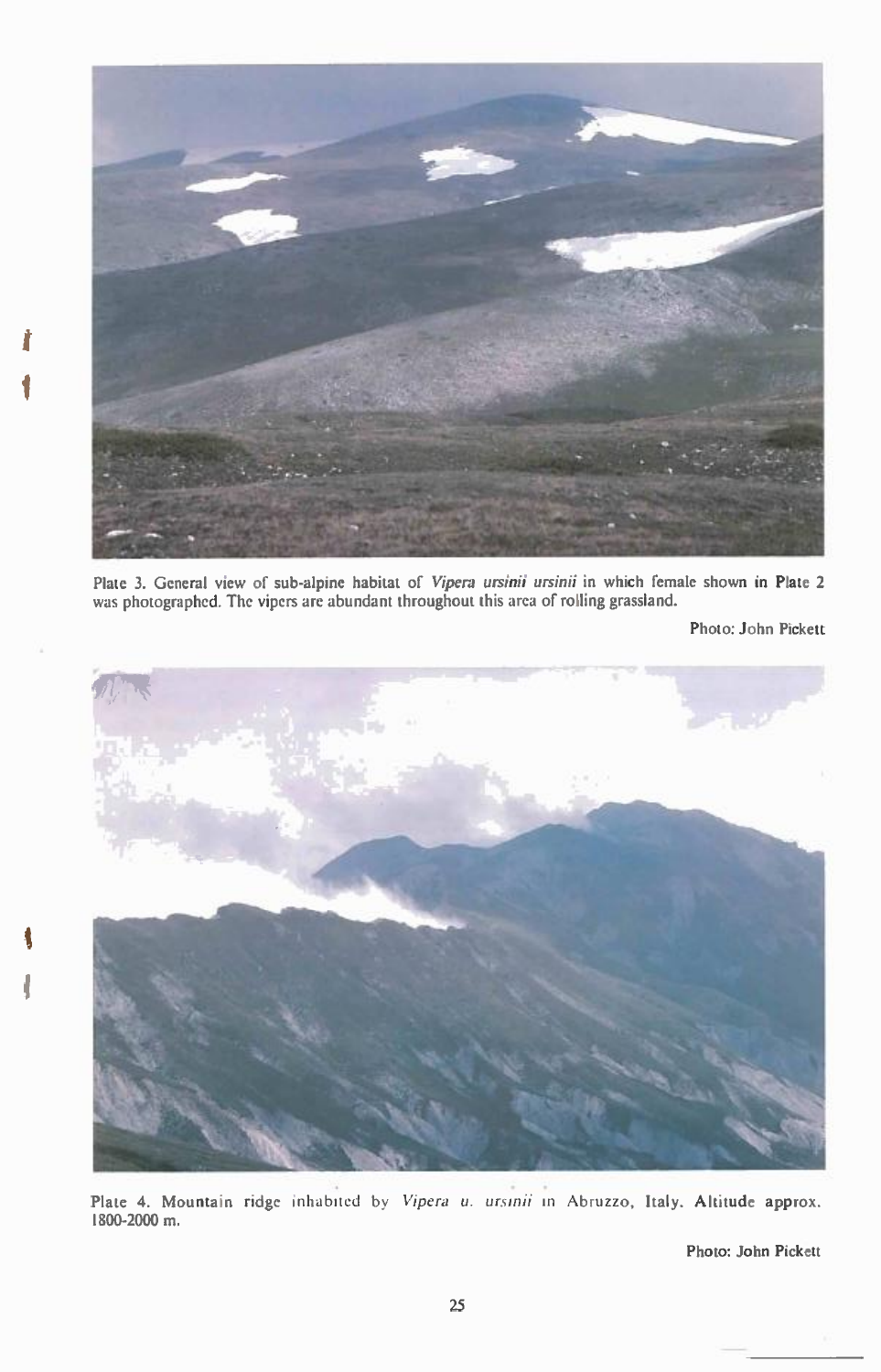## **OBSERVATIONS ON THE ADULTS**

**The adults that I kept in captivity all showed a watchful and irritable pattern of behaviour, even as long as two years after capture.** 

**I male and 2 females which I have kept since 26 April 1987 have reproduced twice to date (in both cases the same female gave birth, to 4 young on 15 August 1988, and to two, one dead and one alive, on 23 August 1989) while feeding in the meantime on live and dead prey. This consisted of rodents; newborn or recently weaned hamsters: and newborn rats, which proved to be the favourite food of these vipers in captivity (74% of the total food weight swallowed in two years of study). Large apterous** Orthoptera **were also popular (18%), above all in certain periods. The reasons behind the fluctuations in feeding preference are not clear, given the fact that the experimental conditions in which the vipers were kept did not vary in time. Lizards were occasionally swallowed (7.2%), frogs only on very rare occasions, and never when administered live to the vipers (0.8%).** 

**In general, the females showed more willingness to accept prey of large dimensions than the males; this trait may well be characteristic of the species in the natural state, given that I have often come across cases of females preying on small mammals** (Microtus), **while I have never observed the same phenomenon in males (Luiselli, in prep.).** 

**I have only been able to observe mating on two occasions, first on 27 May 1988, then on 3 June 1989. In each case, both the courtship and the fertilization took place in the day,**  with behaviour similar to that of *V. berus.* 

**The growth of the animals was estimated by measuring at average intervals of 7 days, both the total length and the body weight. Figure 2 shows the progress in growth of the male and two females under observation. During the period in which the animals were kept active - from March to November of each year - the snakes each sloughed three times (at the end of May, June and July).** 

**In the natural state, the sloughing cycle seems to be different, and growth on average to be slower (Luiselli, in prep.).** 

**It must be remembered that each individual received an annual supply of food equal to about 300% of its initial body weight, and that in general the largest prey supplied weighed about 15% of** the **body weight of the snakes.** 

In the natural **state, the yearly growth of this** species is probably less.



Fig. 1. Typical daily behaviour of the adults V. ursinii in the laboratory. Behavioural observations in the laboratory (data from 98 days) are shown with ambient air temperatures. Laboratory light period from 08.30 to 20.30. (As far as the symbols of the graph are concerned, these are derived from SPELLERBERG & PHELPS, 1977, though modified).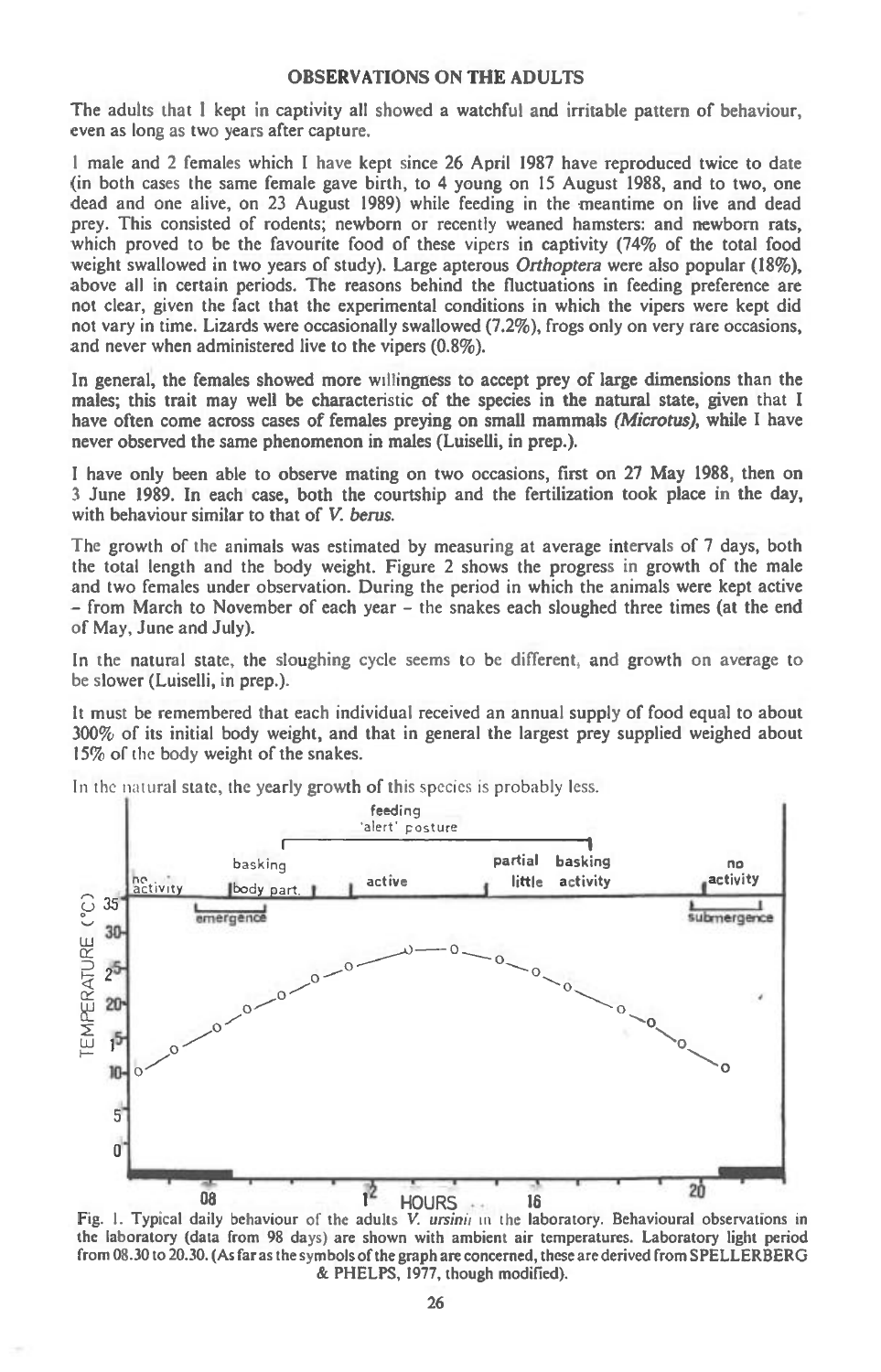

**WEEKS** 

Fig. 2. The rate of growth and the sloughing periods of the adult V. ursinii, over a period of a year spent in captivity. The period of observation begins on 1 November 1988, and the numbers which follow are in relation to that date.

The graph shows a period of minimal growth (during hibernation) followed by one of maximal growth (from the end of hibernation to around the end of July (last sloughing of the year) and one of moderate growth (from August to October).

## **FEEDING AND GROWTH OF THE YOUNG**

Newborn and young of V. *ursinii* in their first two years of life are extremely delicate and difficult to keep.

In the first place, none of the 5 young that I kept (4 born in August 1988 and I in the same month of the next year) began to feed spontaneously before the fifth week; two began to do so between the 6th and 7th week, and two more in the tenth week. One young viper, despite force-feeding, never learnt to eat unaided, and died at the age of 96 days.

Moreover, even when the young begin to feed themselves, they will only accept certain types of foods, and stubbornly refuse all others.

In the first year of life, the young vipers would only accept certain kinds of grasshopper, above all those belonging to the *Podismidae* and Tettigonidae families, and the species belonging to the genera of Epipodisma, Halopodisma, Tettigoria, Phaneroptera, Decticus, Ephippigger and Troglophilus were normally accepted without trouble. Members of the Gryllidae, such as Acheta domesticus, were normally refused, and accepted by one exceptionally active and voracious individual only.

Individuals of Grillomorpha dalmatina were occasionally accepted after the 8th week of life; other Gryllidae were devoured now and then after the 12th week, and with greater regularity between the 16th and 28th weeks. The young vipers particularly appreciated other types of food (pieces of newborn rodents) after the 13th week, but above all from the 30th week on, so that these eventually made up the basic element of the whole diet.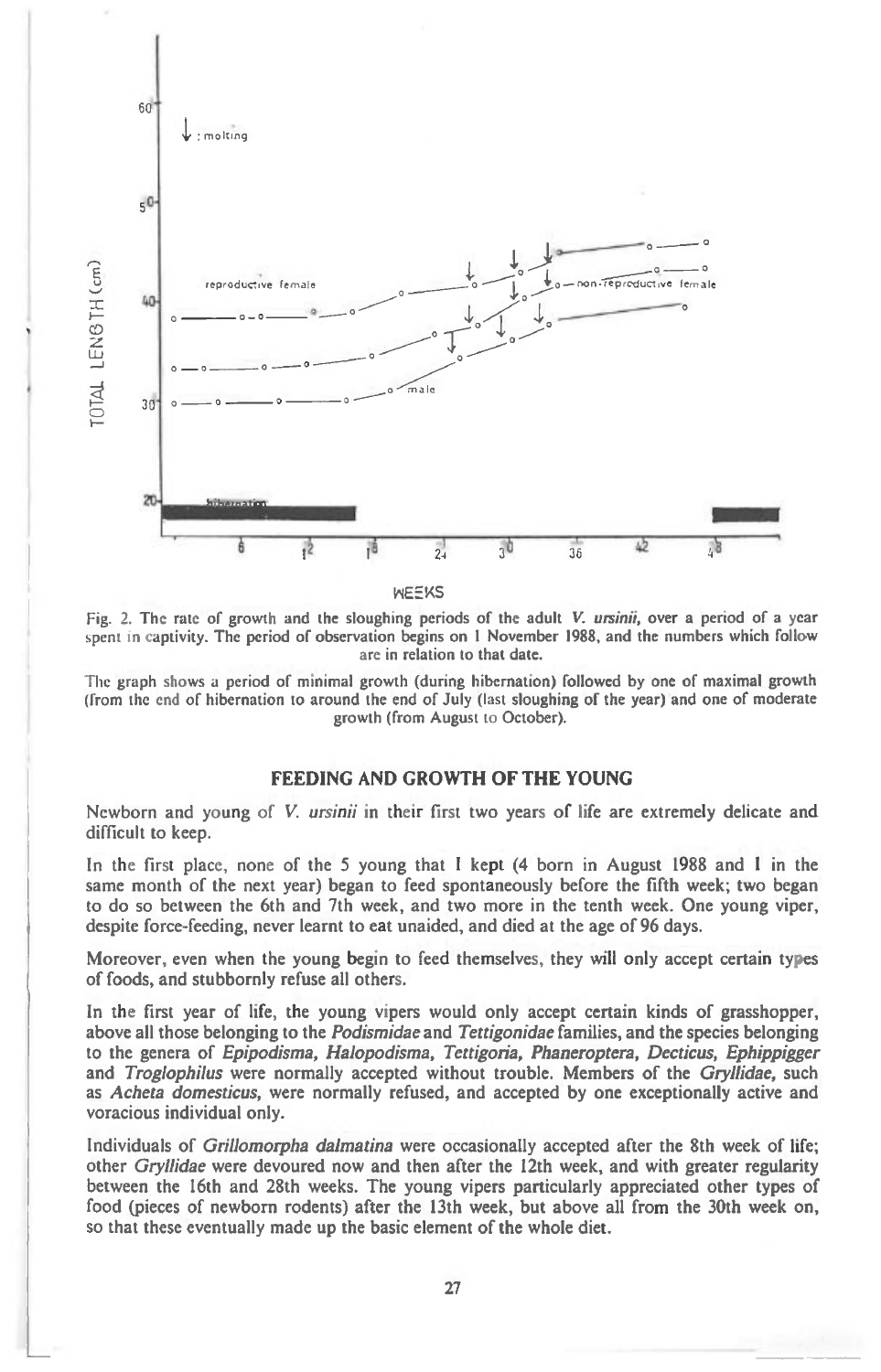

Plate 5. Detail of spurs of ridge shown in Plate 3 (above). Note the dwarf prostrate Junipers (Juniperus nana) characteristic of the habitat of this viper in its high-altitude populations in Europe.

Photo: John Pickett

## **THERMOREGULATORY BEHAVIOUR AND SLOUGHING CYCLE**

Three cycles of thermoregulatory behaviour, a daily cycle, a feeding cycle and a sloughing cycle, are observable in the young, as in the young Coronella austriaca studied by Spellerberg (1977).

The daily behaviour usually follows the cycle of hours of light and hours of darkness: shortly after the lights are turned on, the young vipers come out of their hiding-places and thermoregulate under the lamp, positioning their bodies according to their thermal requirements. Like the young V. berus they are able from birth to flatten their trunks in a dorso-ventral direction, taking up a typically 'ribbon-like' position.

The daily period of basking lasts for a considerably longer time if digestion is taking place in the snake, or during the sloughing cycle. This lasts on average for 7-9 days, from the moment in which the ventral parts begin to become discoloured, to the moment of shedding; the eye usually becomes opaque 3-5 days after the first phase, and remains in this condition for 1- 2 days. Finally the eye recovers its normal appearance, and the viper prepares to slough. Though they move very little, and only when disturbed, during the sloughing cycle, the young V. ursinii, like the adults, usually continue to feed. This kind of behaviour is fairly exceptional among European vipers, as is that of the females which, both in the natural state and in captivity, feed frequently even in the advanced stages of pregnancy.

Here it is worth mentioning that only 7 days before giving birth, the female in my possession killed and swallowed a hamster weighing 8 g.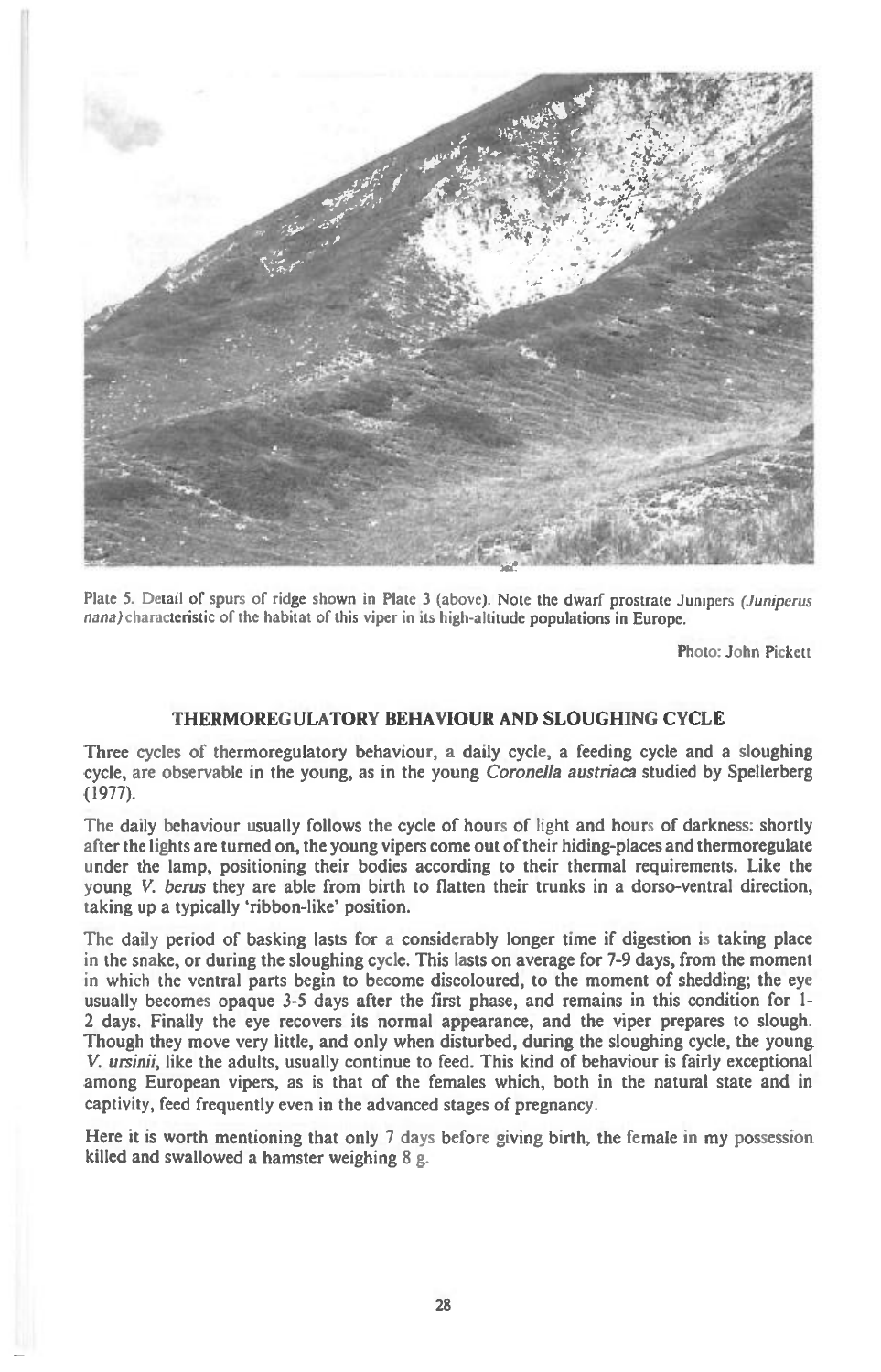







Fig. 4. Representation of the annual activity cycle for *Vipera ursinii ursinii* in experimental captive conditions (as far as the symbols are concerned, these are derived from Saint-Girons, Duguy & Naulleau, 1989, though modified).